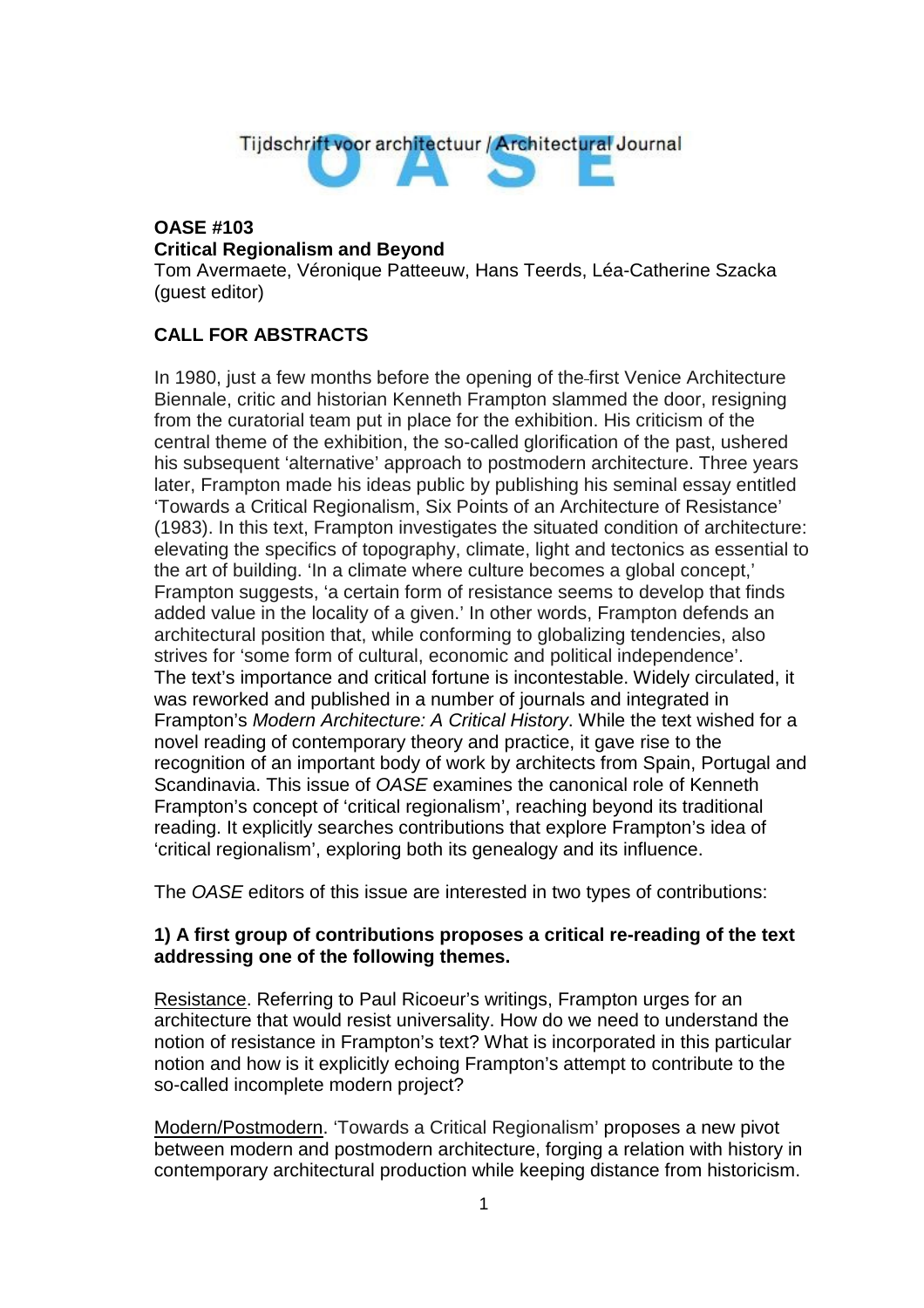This particular perspective on the postmodern would distance Frampton from his contemporaries and forced him to leave the curatorial team of the 1980 Venice Biennale. How is Frampton proposing an alternative path towards postmodern architecture?

Research or Argument. In his text, Frampton brings a divers number of fields together: Material and tactile studies, politics, and philosophy. How can we conceive of this particular combination of perspectives and value systems? Should it be understood as precise methodology to investigate buildings and cities, or does it function as an argument to forge a specific and personal agenda?

## **2) A second group of contributions explores the propelling character of the text and its recognition in current architectural practice.**

We are interested in contributions that start from the analysis of one specific and particular building in order to examine one of the themes stated in Frampton's text. Possible themes are:

Architecture and its relation to nature and topography 'The bulldozing of an irregular topography into a flat site is clearly a technocratic gesture which aspires to a condition of absolute *placenessness,* whereas the terracing of the same site to receive the stepped form of a building is an engagement in the act of "cultivating" the site.'

Kenneth Frampton, 'Towards a Critical Regionalism', in: Hal Foster (ed.), *The Anti-Aesthetic: Essays on Postmodern Culture* (Port Townsend, WA: Bay Press, 1983), 26.

Light and climate control

'The generic window is obviously the most delicate point at which these two natural forces impinge upon the outer membrane of the building, fenestration having an innate capacity to inscribe architecture with the character of a region and hence to express the place in which the work is situated.'

Kenneth Frampton, 'Towards a Critical Regionalism', in: Hal Foster (ed.), *The Anti-Aesthetic: Essays on Postmodern Culture* (Port Townsend, WA: Bay Press, 1983), 26.

**Architecture and Tectonics** 

'Despite the critical importance of topography and light, the primary principle of architectural autonomy resides in the tectonic rather than in the scenographic: that is to say, this autonomy is embodied in the revealed ligaments of the construction and in the way in which the syntactical form of the structure explicitly resists the action of gravity.' Kenneth Frampton, 'Towards a Critical Regionalism', in: Hal Foster (ed.), *The Anti-Aesthetic: Essays on Postmodern Culture* (Port Townsend, WA: Bay Press, 1983), 27.

Tactility and objecthood

'It is symptomatic of the priority given to sight that we find it necessary to remined ourselves that the tactile is an important dimension in the perception of the built form. One has in mind a whole range of complementary sensory perceptions which are registered by the labile